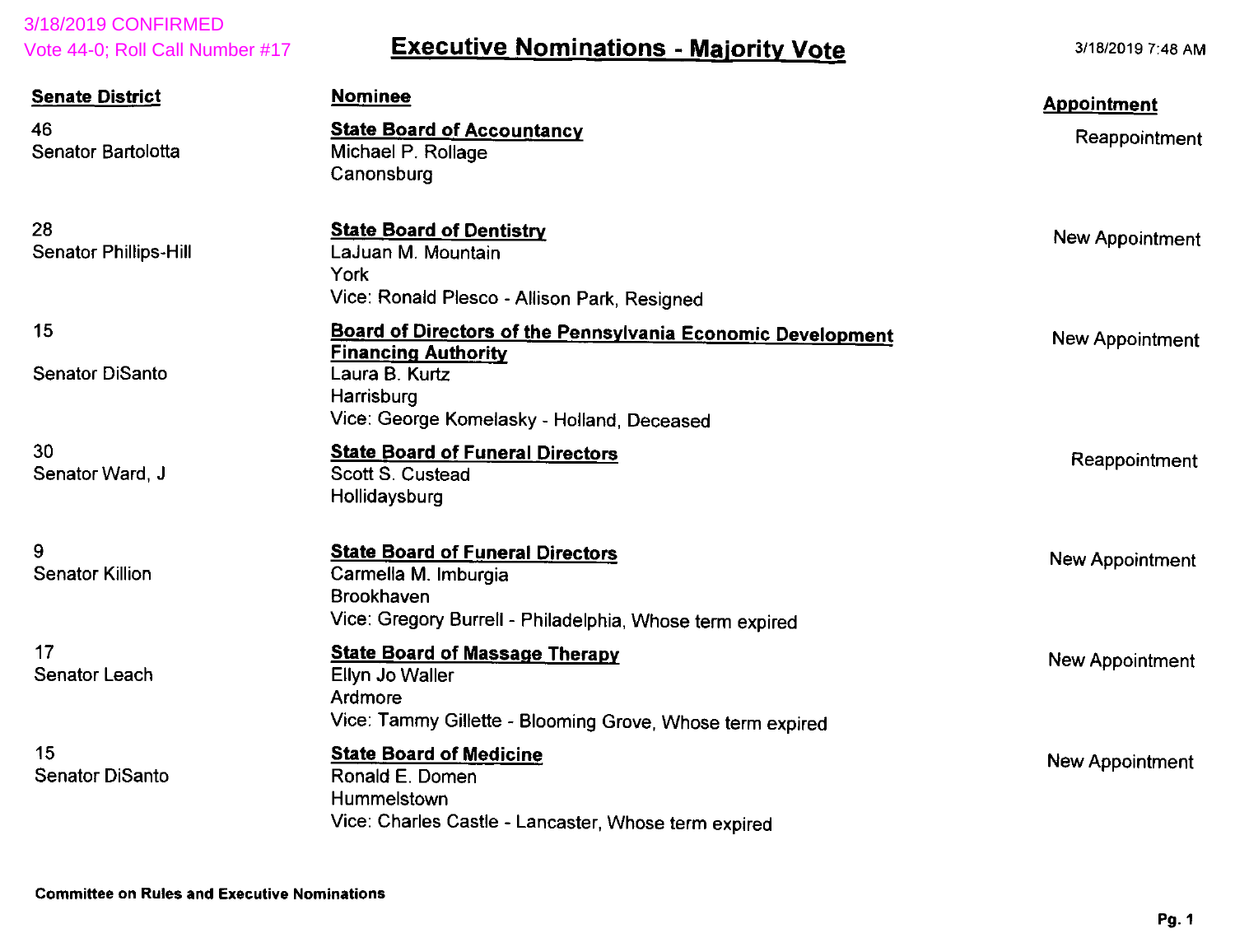## Executive Nominations - Majority Vote

3/18/2019 7:48 AM

| <b>Senate District</b>                  | <b>Nominee</b>                                                                                                                               | <b>Appointment</b> |
|-----------------------------------------|----------------------------------------------------------------------------------------------------------------------------------------------|--------------------|
| 42<br>Senator Fontana                   | <b>State Board of Physical Therapy</b><br><b>Brandie J. McClinton</b><br>Pittsburgh<br>Vice: Timothy Schell - Grove City, Whose term expired | New Appointment    |
| 23<br>Senator Yaw                       | <b>State Planning Board</b><br><b>Patrick Marty</b><br>Williamsport<br>Vice: William Hawk - Harrisburg, Deceased                             | New Appointment    |
| 10<br><b>Senator Santarsiero</b>        | <b>State Planning Board</b><br>Kurt M. Schroeder<br>Furlong                                                                                  | Reappointment      |
| 9<br><b>Senator Killion</b>             | <b>State Planning Board</b><br>David N. Sciocchetti<br>Wallingford                                                                           | Reappointment      |
| 33<br>33rd Senatorial District          | <b>State Board of Podiatry</b><br>Michael J. Paris<br><b>New Oxford</b>                                                                      | Reappointment      |
| 30<br>Senator Ward, J                   | <b>State Board of Psychology</b><br>Catherine S. Spayd<br><b>Duncansville</b>                                                                | Reappointment      |
| $\overline{7}$<br><b>Senator Hughes</b> | <b>State Board of Certified Real Estate Appraisers</b><br>Joseph D. Pasquarella<br>Fort Washington                                           | Reappointment      |